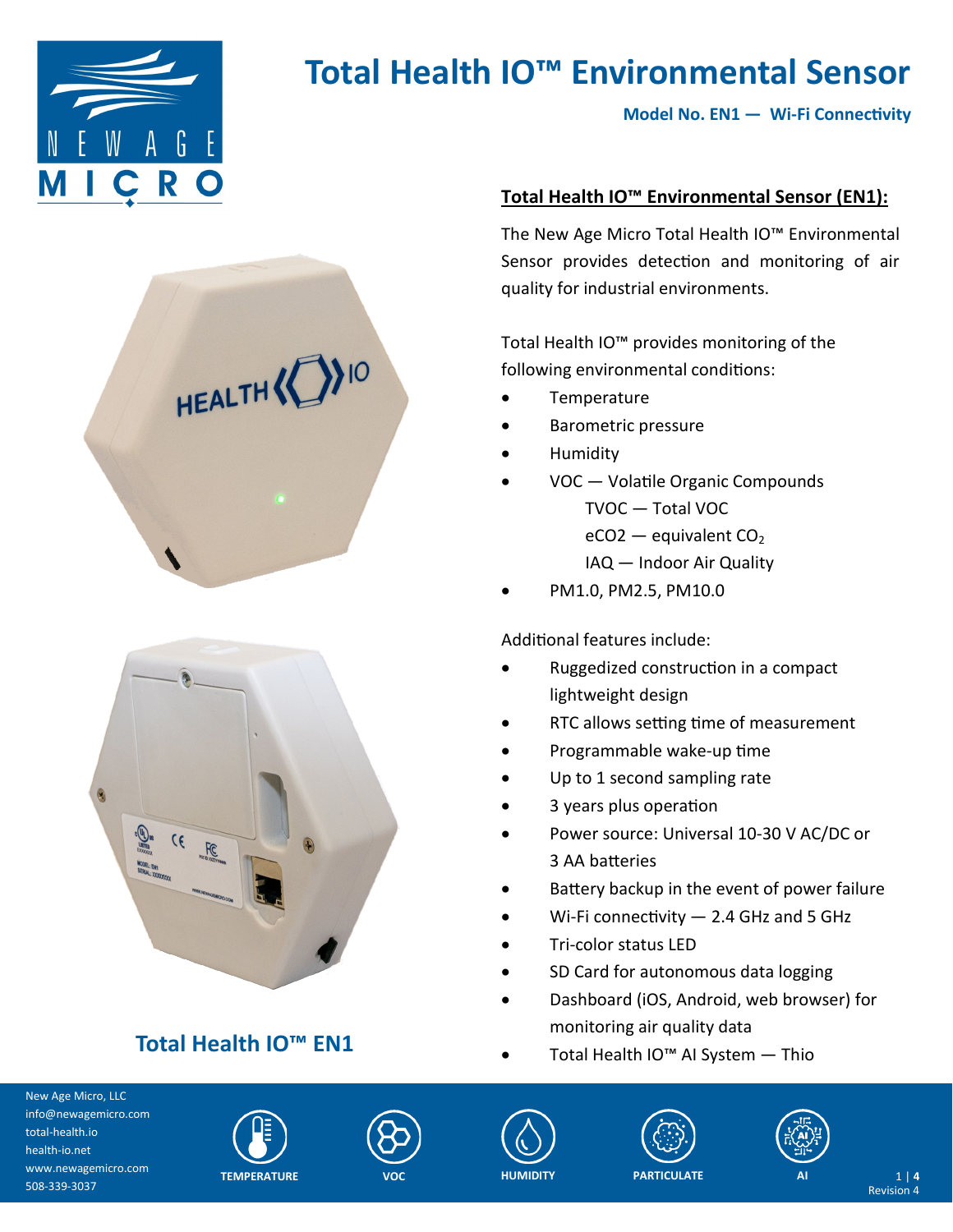

**Model No. EN1 — Wi-Fi Connectivity**

### **Total Health IO™ Environmental Sensor (EN1):**

Built on top of a robust environmental sensing platform is Thio, the Total Health IO™ AI system, driving deeper insight into environmental conditions through machine learning. By leveraging modern IoT infrastructure along with popular environmental and building management system protocols, Thio provides fully integrated access for quantifying environments where we spend the majority of our waking hours. The capabilities of Thio include:

- Ability to recognize and classify different gas mixtures for space and occupant health.
	- $\Rightarrow$  Specific user applications can be done as a service.
- Automatically adjusts to changes in the environment.
	- $\Rightarrow$  Transmission of alerts in response to rapid environmental changes.
- Ability to be trained on multiple environmental conditions for recognition of exposure to various hazards in susceptible environments such as:
	- Office Space  $\checkmark$  Manufacturing Environments  $\checkmark$  Shop Floors Automobiles  $\checkmark$  Lab Spaces  $\checkmark$  Retail Spaces
- Sophisticated Data Fusion combines over 25 health metrics.

Thio is the first step in going beyond comfort control into a new era of occupant-focused healthy buildings.

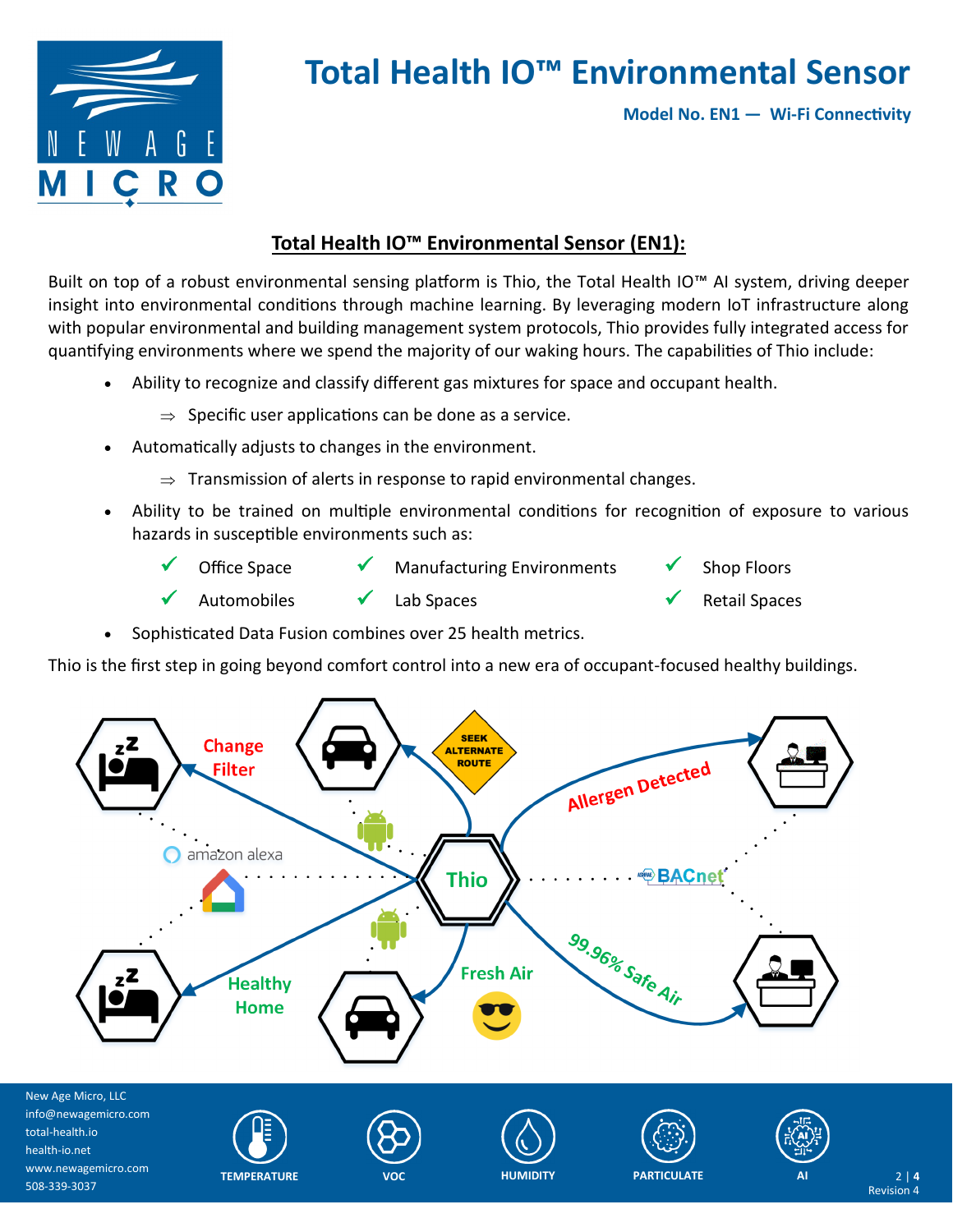

**Model No. EN1 — Wi-Fi Connectivity**

### **Total Health IO™ Physical Specifications and Mounting**



New Age Micro, LLC info@newagemicro.com total-health.io health-io.net www.newagemicro.com 508-339-3037